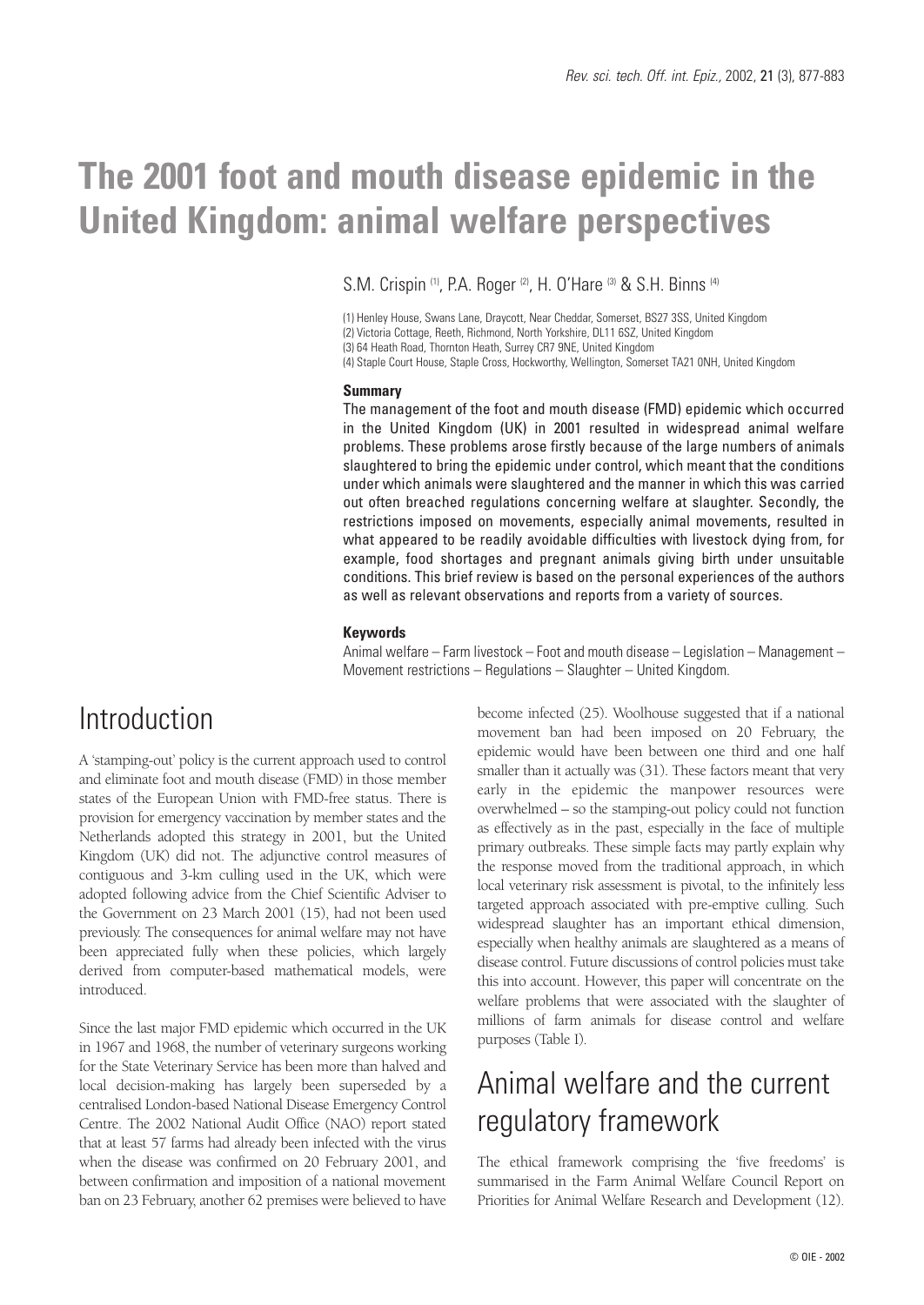#### **Table I**

**Livestock slaughter figures associated with the foot and mouth disease epidemic of 2001**

| <b>Animals slaughtered</b>                                                                                                                           | <b>Total animals slaughtered</b> | <b>Additional information</b>                                                                                                                                                                                                                       | <b>Source</b>              |
|------------------------------------------------------------------------------------------------------------------------------------------------------|----------------------------------|-----------------------------------------------------------------------------------------------------------------------------------------------------------------------------------------------------------------------------------------------------|----------------------------|
| <b>Sheep</b>                                                                                                                                         |                                  |                                                                                                                                                                                                                                                     |                            |
| $-3.4$ million culled for disease control purposes<br>$-1.6$ million culled under the LWDS<br>- 525,000 lambs culled under the Light Lambs<br>Scheme | $\approx$ 5.5 million            | Additional culling of 3-4 million lambs estimated<br>(this derives from the estimate of the MLC<br>of 1.2 lambs culled per breeding ewe, and<br>cross-checks with the shortfall in lambs marketed<br>in 2001, down from 15 million to 11.1 million) | DEFRA<br><b>MLC</b><br>RPA |
| Cattle                                                                                                                                               |                                  |                                                                                                                                                                                                                                                     |                            |
| - 590,000 culled for disease control purposes<br>$-169,000$ culled under the LWDS                                                                    | $\approx$ 759,000                | Additional culling of up to 100,000 calves estimated                                                                                                                                                                                                | DEFRA<br><b>MLC</b>        |
| <b>Pigs</b>                                                                                                                                          |                                  |                                                                                                                                                                                                                                                     |                            |
| -145,000 culled for disease control purposes<br>$-287,000$ culled under the LWDS                                                                     | $\approx 432.000$                | Additional culling of piglets not estimated as most<br>pigs slaughtered were assumed to be fattening pigs<br>rather than breeding stock                                                                                                             | DEFRA<br><b>MLC</b>        |
| Others: this group includes goats and deer                                                                                                           |                                  |                                                                                                                                                                                                                                                     |                            |
| $-4,000$ culled for disease control purposes<br>$-3.000$ culled under the LWDS                                                                       | $\approx 7.000$                  |                                                                                                                                                                                                                                                     | DEFRA<br><b>MLC</b>        |

DEFRA : Department for Environment, Food and Rural Affairs

MLC : Meat and Livestock Commission

RPA : Rural Payments Agency

LWDS : Livestock Welfare (Disposal) Scheme

This Report underpins the regulatory legislation and codes of recommendations for the welfare of livestock adopted by statutory government agencies (17, 18, 19, 20, 21, 22, 23, 24, 28). In specific disease situations, primary and secondary UK legislation direct the action of government agencies and deputies (3). The Animal Health Act of 1981 sets out the general powers of ministers to make orders and to authorise regulations in relation to animal disease, including FMD (3). Under this Act, any animal which is affected or suspected of being affected, or which has been exposed to FMD infection, may be slaughtered if the Minister thinks fit.

Much of this legislation is of relevance to the veterinary profession in the UK (27) and members of the Royal College of Veterinary Surgeons (RCVS) are obliged to observe the provisions of the current RCVS Guide to Professional Conduct (8). In so doing, they make 'animal welfare their overriding consideration at all times'.

# Animal welfare problems associated with the slaughter of animals

The large numbers of animals culled and the circumstances under which this took place during the 2001 FMD epidemic meant that the manner in which animals were killed often contravened statutory regulations and codes of practice (4, 6).

Early in the epidemic, it became apparent that the logistics of killing large numbers of animals, including late-term unborn animals and young animals in the field, had received little consideration. There were concerns, for example, that viable late-term unborn animals died of oxygen starvation after their mothers had been killed and there were no clear guidelines for the humane slaughter of very young livestock. The slaughter of adult animals also posed problems, as exsanguination after stunning was not an option because of the potential for disease spread in the event of the animal being infected.

Improper or inappropriate slaughter methods were reported regularly and some were recorded on film by members of the public and the media. Incidents of this type ranged from failure to use sedatives prior to slaughter of cattle in situations where sedation would have been indicated, to shooting sheep and lambs using free bullets in an open field. The latter incident was recorded on video-camera and broadcast widely on television. The Royal Society for the Prevention of Cruelty to Animals (RSPCA), in evidence to the NAO, indicated that 'in many cases there was very good circumstantial evidence that an offence had been committed, but without physical evidence, since the carcasses had been disposed of, prosecution would be fruitless' (25).

A number of decisions were made that had implications for the slaughter of large numbers of animals and the implementation of these decisions led, both directly and indirectly, to welfare problems. Foremost amongst these was the fact that slaughtermen were paid on a piece-rate basis rather than by the hour, and that a 24-h target was imposed to kill livestock on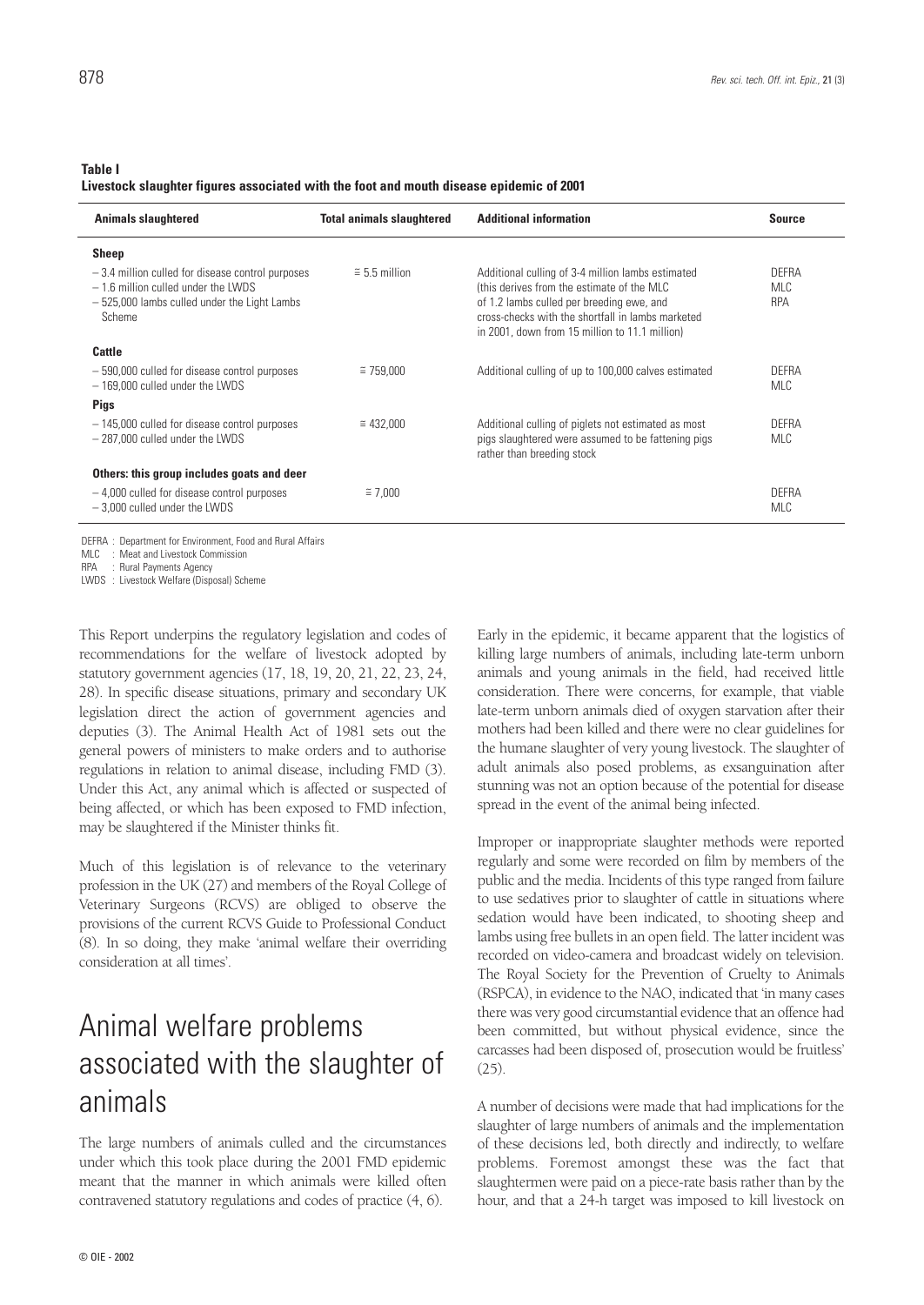infected premises and a 48-h target to slaughter livestock on contiguous premises. The diagnosis, culling and disposal of infected animals is of utmost importance in limiting disease spread for such an infectious disease when a slaughter policy is the control method used and should, ideally, take place much sooner than a 24-h target would imply. However, the necessity to slaughter animals on contiguous premises within 48 h remains less scientifically robust, especially as this target was seldom met (Table II) and some farmers were subjected to substantial delays, during which daily farming practices, such as milking and lambing, had to proceed. The delay was illogical on occasions when applied to the contiguous cull, as for some of the animals, the incubation period for FMD virus had been largely exceeded by the time they were killed (29) and in such cases, it can be unequivocally stated that infection was not present. The setting of explicit targets of 24 h and 48 h, together with piece-rate incentives were criticised by the Farm Animal Welfare Council (13) as 'not consistent with welfare-friendly handling and accuracy'.

#### **Table II**

**Parliamentary Questions 5479 and 5478 on the slaughter times on infected and contiguous premises**

| <b>Parliamentary</b><br><b>Question No.</b> | <b>Slaughter times</b>                                                                                     | Number of hours within which<br>animals were slaughtered (%) |                        |                        |                                 |                            |
|---------------------------------------------|------------------------------------------------------------------------------------------------------------|--------------------------------------------------------------|------------------------|------------------------|---------------------------------|----------------------------|
| 5479                                        | Infected premises<br>- first 4 weeks<br>– first 9 weeks<br>- epidemic as a whole                           | 24 h<br>10<br>24<br>33                                       | 48 h<br>40<br>65<br>72 | 72 h<br>65<br>85<br>88 | >72 h<br>80<br>93<br>94         | >96 h<br>100<br>100<br>100 |
| 5478                                        | Contiguous premises<br>(dangerous contacts)<br>- first 4 weeks<br>– first 9 weeks<br>- epidemic as a whole | 48 h<br>Ŋ<br>2<br>5                                          | 72 h<br>4<br>12<br>29  | 96 h<br>11<br>27<br>50 | >96 h > 120 h<br>24<br>49<br>71 | 100<br>100<br>100          |

*Notes*

Figures are only for 1,444 of the infected premises (IPs). Data are missing for 582 premises In 1967, for the epidemic as a whole: 72% of IPs and dangerous contacts were slaughtered within 24 h and 97 % within 48 h

In 1967, the classification of dangerous contacts was much more stringent, thus minimising the number of premises culled

The written answer to the House of Commons by E. Morley (*Hansard*, 6 November 2001, Column 146) provided the following information regarding laboratory test results on 22 October 2001:

- dangerous contacts (7,294 cases tested)
- slaughter on suspicion cases (255 cases tested)
- total positive cases recorded: 5.

The data provided by DEFRA for infected premises were as follows:

- premises classified as infected: 2,026
- positive laboratory results: 1,324
- negative laboratory results: 401
- untested: 301.

Parliamentary Question 6649 revealed that of the 10,509 premises culled in total, 2,370 were tested.

The RSPCA expressed 'grave concern' regarding the level of veterinary supervision at slaughter in their submission to the NAO (25) and in its evidence stated that 'in some cases one temporary veterinary inspector could be charged with supervising up to 10 slaughter sites simultaneously'. This was an approach that was likely to cause conflicts of interest for the Temporary Veterinary Inspectors (TVIs) involved in supervising slaughter, especially so because of the variations in ability of the slaughter teams involved. The RSPCA also criticized the time taken by the Department for Environment, Food and Rural Affairs (DEFRA) to issue clear instructions about the need to pith animals in addition to stunning them. In their presentation to the NAO, the RSPCA declared that 'this led to a significant number of animals regaining consciousness after stunning, causing great suffering' (25).

Many animals were slaughtered on the farms, but the facilities often made culling difficult to perform efficiently and humanely. Other animals, mainly sheep, were transported to mass burial sites and killed there. The epidemic reached a peak when most sheep flocks were lambing, with obvious welfare implications for the transport and slaughter of pregnant animals, post-parturient ewes and neonatal lambs. The Welfare of Animals (Transport) Order 1997 sets out clear guidelines with regard to animal transport, particularly in relation to whether the animal is fit for the intended journey, so as to prevent unnecessary suffering (5). The guidelines were not always followed and the situation was exacerbated because sheep were particularly targeted for killing (Table I). Consequently, transport to a place of slaughter inevitably involved large numbers of pregnant and post-parturient sheep.

All the local inquiries covering Cumbria, Devon and Northumberland (7, 16, 26) have also provided evidence of gross breaches of animal welfare at slaughter. The list below summarises some of the welfare problems associated with slaughter during the 2001 epidemic:

- delays in the slaughter of infected animals
- unsuitable on-farm and off-farm conditions for slaughter (e.g. poor handling and restraint facilities)
- animals awaiting slaughter were kept close to and in sight of those being slaughtered

– incompetent animal handling and inhumane slaughter (e.g. inexperienced handlers, unskilled slaughter teams, lack of training, lack of compassion, failure to pith slaughtered animals)

– policy of paying slaughtermen for each animal they destroyed (piece-rate basis) led to a lack of care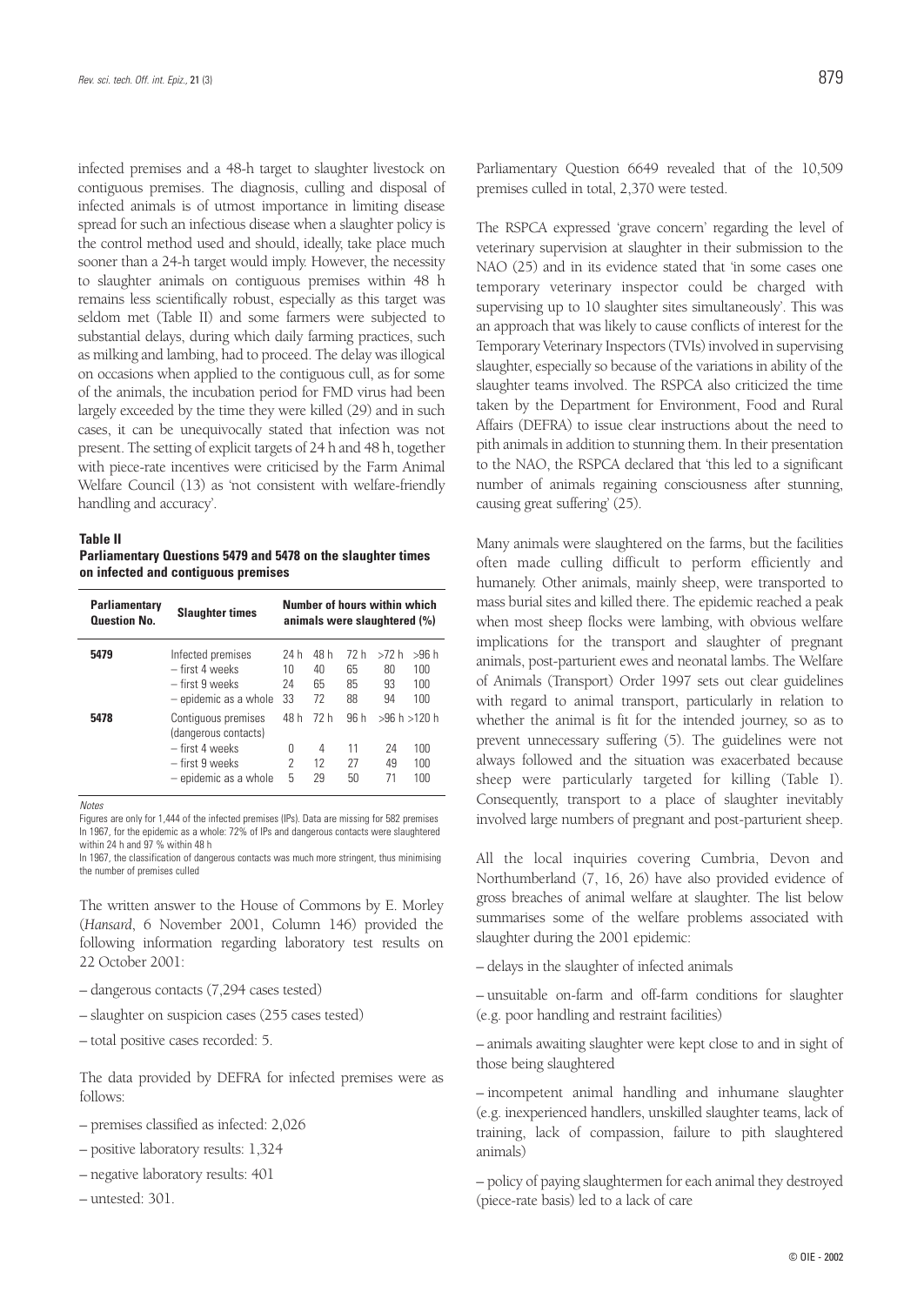– inadequate veterinary supervision (Emergency Instruction 2001/06/AWVT)

– failure to kill animals effectively (particularly associated with use of barbiturates and stunning procedures) so that they subsequently regained consciousness

– unsuitable slaughter methods, failure to follow the Ministry of Agriculture, Fisheries and Food (MAFF)/DEFRA guidelines on facilities, handling, equipment and use of sedatives; the most frequent problem was the selection of unsuitable weapons and ammunition (for example, weapons or ammunition that were not powerful enough and that failed to kill the animal at the first attempt)

– animals escaping, being chased and wounded by slaughtermen using free bullets (examples shown on television of ewes and lambs in Monmouth, South Wales, and cattle at Knowstone in Devon, England)

– transport of unfit animals (e.g. heavily pregnant animals being transported to slaughter, sometimes giving birth en route or whilst being slaughtered)

– late-term and full-term foetuses dying of anoxia and circulatory collapse because the mother was dead.

Future planning for any policy that involves euthanasia of animals as a means of disease control must ensure that the slaughter methods used are both scientific and humane (9, 10). Furthermore, humane methods of slaughter under emergency conditions urgently need to be identified. The Farm Animal Welfare Council has already produced a report on the animal welfare issues that were a cause for concern during the 2001 FMD epidemic (13). This report recommended that detailed strategies for killing in the field of animals of all species and ages, should be available as part of contingency plans and, in addition, that such strategies should be based on sound scientific research.

## Animal welfare problems associated with movement restrictions

When a farm is declared an infected place, serving Form A restricts all movements of animals and people on and off the farm. Form C declares the farm to be a confirmed disease site and results in all farms within a 3-km radius being placed under a Form D, which severely restricts the movement of people and completely prohibits the movement of animals within this zone.

The widespread implementation of movement restrictions caused hardship for animals – and their owners – and many reports concerning welfare were made to local police, veterinary surgeons, animal protection organisations, such as the RSPCA, and any other authority to which the lay public had

access. In addition, there was widespread media coverage of some of the more graphic problems, such as lambs covered in mud and livestock that became marooned on waterlogged ground, for example, in such areas as the lowlands next to the River Severn (E.J.P. Wood, personal communication). The Devon foot and mouth inquiry (16) identified the pressing animal welfare problems experienced by those farmers who, often for months, remained subjected to Form D movement restriction.

The bureaucracy and understaffing of the State Veterinary Service precluded clear directions and unequivocal dissemination of information and this had deleterious effects on animal welfare. Apart from the time taken to obtain rulings on matters of welfare concern from the National Disease Emergency Control Centre in London, the inflexible licensing system exacerbated animal suffering. For example, animals were sometimes denied the opportunity of moving from heavily grazed pasture to a neighbouring field with fresh pasture, despite negligible risk of disease transmission. In a normal, non-emergency situation, these conditions would have led to prosecution under the Protection of Animals Act of 1911 (1) or the Agriculture (Miscellaneous Provisions) Act of 1968 (2). A matter of great concern is that the licensing arrangements rarely left provision for veterinary risk assessment, especially when so many of the decisions that should have been taken required only a modicum of common sense and involved no risk of disease spread. Matters did improve during the epidemic as the licensing arrangements were modified. However, the licensing difficulties should have been anticipated well in advance of any epidemic and licensing arrangements must be simplified if future infectious disease outbreaks are to be handled effectively. The Livestock Welfare (Disposal) Scheme (LWDS) was introduced by the MAFF as it then was, on 22 March, but was not an unqualified success as the decisionmaking process was not streamlined enough to deal with the acute nature of many welfare problems.

Another unanticipated problem that arose from the lack of feed was that traumatic damage from foraging in hedges and subsisting on unsuitable food, such as brambles and gorse, was sometimes misdiagnosed as FMD (11). Misdiagnoses of this type had both welfare and ethical implications as the numbers of animals killed were increased substantially because of the contiguous culling policy.

Some of the welfare problems arising directly and indirectly from movement restrictions were as follows:

– inability to move periparturient animals, so that such animals gave birth under unsuitable conditions with high maternal and perinatal mortality as a consequence

– farms became seriously overstocked and there was a lack of feed, bedding and shelter

– conditions for hill sheep deteriorated because of movement restrictions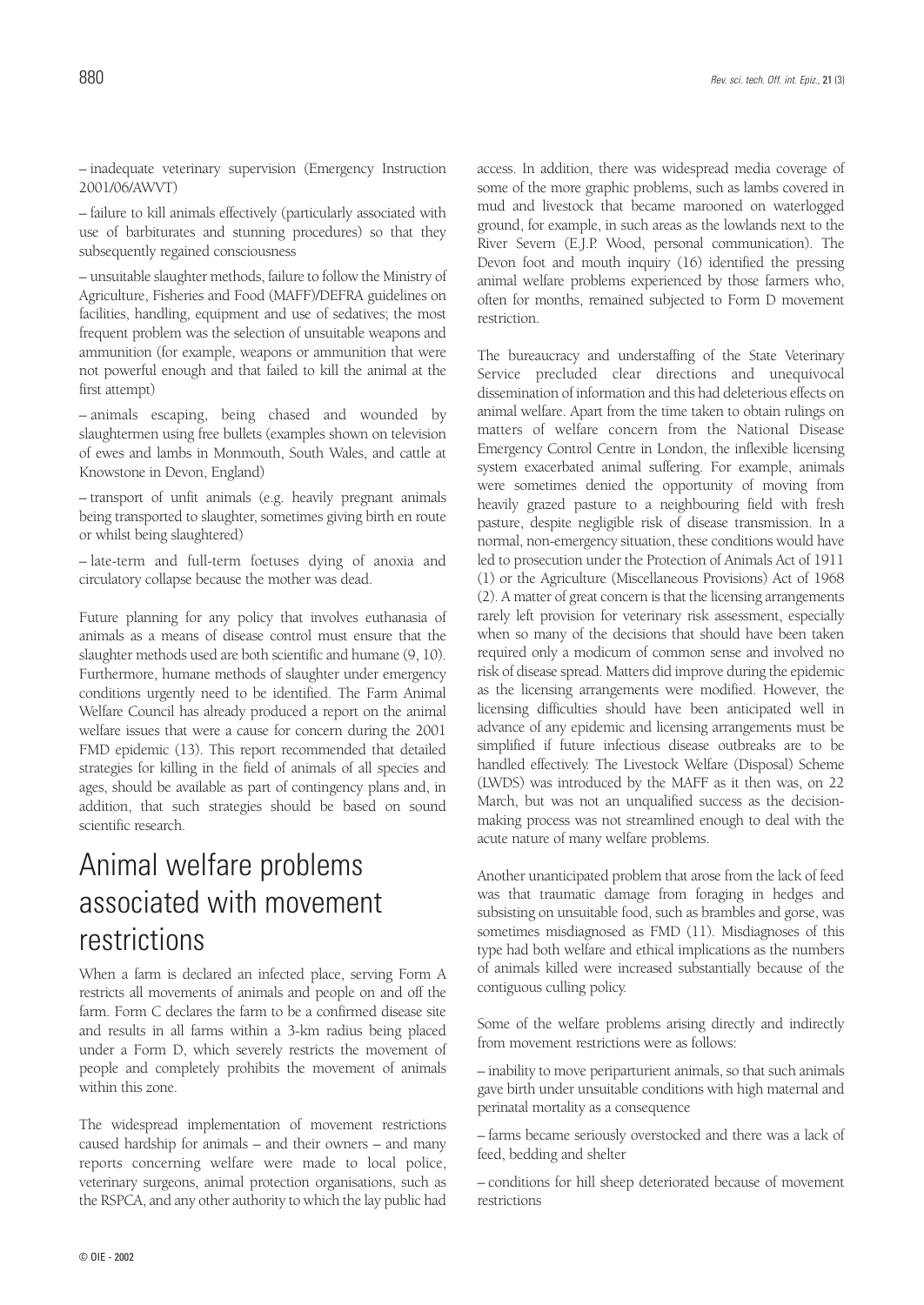– the usual levels of stockmanship could not be maintained and many farmers were placed under extreme stress, as they could not look after their animals properly; the stress was exacerbated if welfare problems became so acute that the LWDS became the only option (as not all the affected animals were destined for the food chain, this was not wholly satisfactory and the LWDS arrangements were cumbersome and slow)

– the bureaucratic nature of licensing arrangements allowed little flexibility for veterinary-based decisions and often led to unacceptable delays; for example, delays in issuing movement licences resulted in many animals becoming eligible for the LWDS only

– the LWDS became over-subscribed and this resulted in further delays and animal welfare problems, for example, cattle reaching over 30 months of age and mature males being kept under unsuitable conditions.

### A consensual approach to disease control

An ethical, socially integrated and acceptable policy for the control of infectious disease in food-producing animals needs to be developed (14, 29, 30). A consensual approach and communication between stakeholders are key factors, so that

■

all sectors of the community understand and accept the rationale behind the measures outlined. The report of the Royal Society on infectious diseases in livestock recommended that 'better contingency planning is vital' (30). To be effective, contingency plans need to be prepared, widely available, kept up-to-date and practised regularly, so that in the eventuality (or inevitability) of FMD occurring, a well-understood strategy can be implemented rapidly. Most importantly, one of the lessons to be learned from the 2001 FMD epidemic is that animal welfare must be built into new policies and procedures: 'a balance must be struck between disease control and welfare but welfare must not be set aside, even in an emergency' (13).

The views expressed in this paper are based on the published literature and the first-hand experience of the authors, three of whom worked as temporary veterinary inspectors and one as a local veterinary inspector during the 2001 FMD epidemic.

### **L'épizootie de fièvre aphteuse de 2001 au Royaume-Uni : le bien-être animal en question**

S.M. Crispin, P.A. Roger, H. O'Hare & S.H. Binns

#### **Résumé**

La gestion de l'épizootie de fièvre aphteuse survenue en 2001 au Royaume-Uni a soulevé de nombreux problèmes liés au bien-être animal. Ces derniers s'expliquent d'abord par le nombre élevé d'animaux abattus pour maîtriser l'épizootie ; les conditions et les modalités de leur abattage étaient souvent en infraction aux réglementations régissant le bien-être animal à l'abattoir. D'autres problèmes sont également survenus du fait des restrictions imposées à tous les déplacements, et notamment aux déplacements d'animaux, qui ont provoqué de véritables désastres qui auraient pu être facilement évités (animaux mourant de faim par manque de nourriture, femelles gravides mettant bas dans des conditions inacceptables, etc.). L'article est fondé sur l'expérience personnelle des auteurs ainsi que sur des informations et rapports émanant de diverses sources.

#### **Mots-clés**

Abattage – Animaux d'élevage – Bien-être animal – Fièvre aphteuse – Gestion – Législation – Réglementation – Restriction des déplacements d'animaux – Royaume-Uni. ■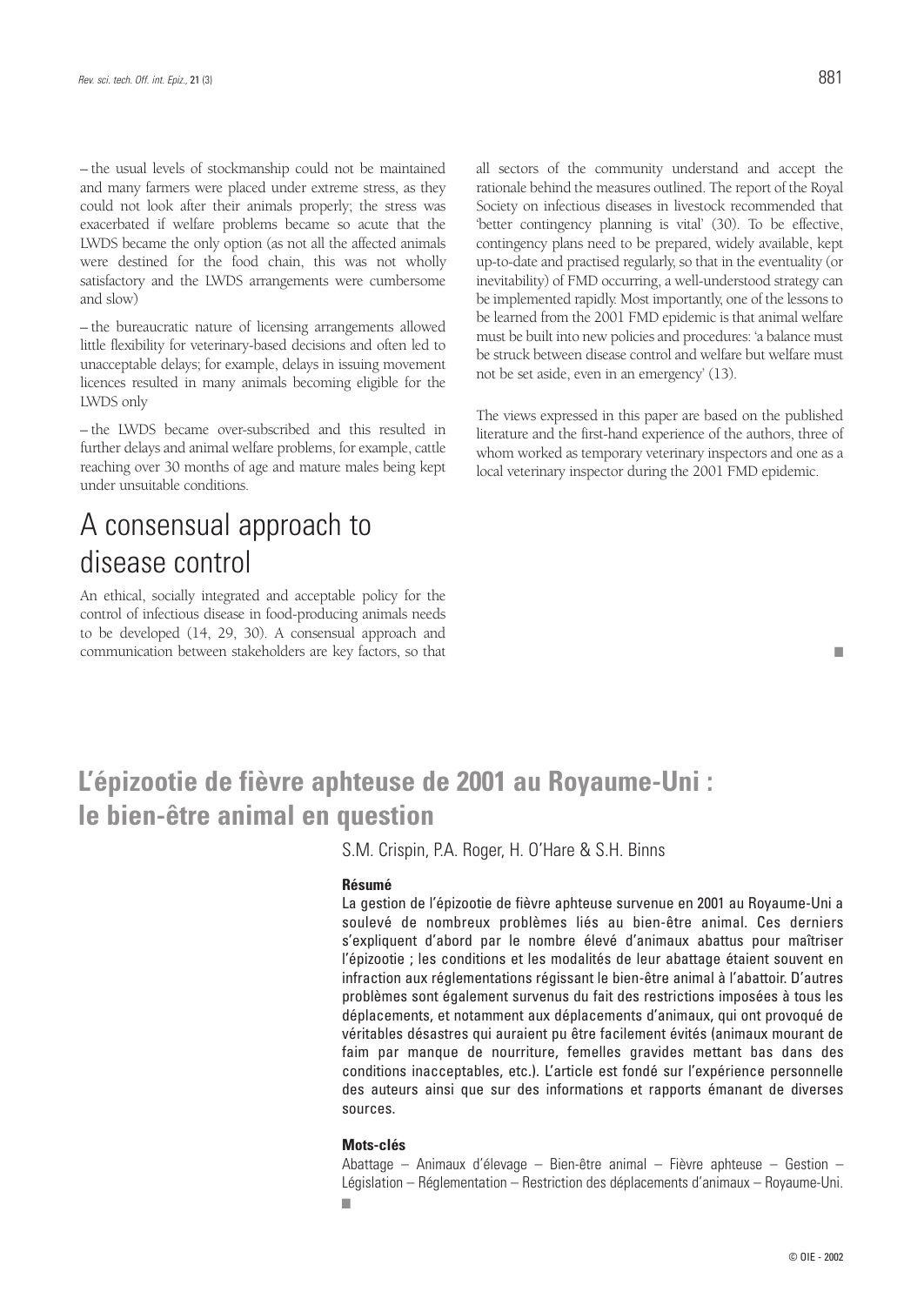### **La epidemia de fiebre aftosa de 2001 en el Reino Unido en relación con el bienestar de los animales**

S.M. Crispin, P.A. Roger, H. O'Hare & S.H. Binns

#### **Resumen**

Las medidas adoptadas en el Reino Unido para luchar contra la epizootia de fiebre aftosa de 2001 dieron lugar a muy frecuentes problemas de bienestar animal, debidos sobre todo al elevado número de animales sacrificados para contener la epizootia y a los métodos y condiciones de sacrificio a que ese gran número obligaba a recurrir, a menudo en violación de la normativa sobre bienestar animal y sacrificio. Por otra parte, la restricción de los desplazamientos, en especial de animales, provocaron asimismo desastres que según todas las apariencias hubieran podido evitarse con facilidad, como la muerte de ganado por falta de alimentos (entre otras causas) o los partos realizados en malas condiciones. Los autores repasan sumariamente la cuestión basándose en su experiencia personal y en observaciones e informes procedentes de fuentes diversas.

### **Palabras clave**

Bienestar animal – Fiebre aftosa – Ganado – Gestión – Legislación – Reglamentación – Reino Unido – Restricción de los desplazamientos de animales – Sacrificio.

■

### **References**

- 1. Anon. (1912). Protection of Animals Act (1911) British Legislation 1&2 Geo V, c 27. Her Majesty's Stationery Office (HMSO), London, 12 pp.
- 2. Anon. (1968). Agriculture (Miscellaneous Provisions) Act British Legislation. Her Majesty's Stationery Office (HMSO), London, 62 pp.
- 3. Anon. (1981). Animal Health Act 1981 as amended by the Animal Health Act Regulations 1992 (Statutory Instrument [SI] No. 3293, 1992). Her Majesty's Stationery Office (HMSO), London, 72 pp.
- 4. Anon. (1995). Welfare of Animals (Slaughter or Killing) Regulations (Statutory Instrument [SI] No. 731, 1995) as amended by the Welfare of Animals (Slaughter or Killing) Regulations 1999 (Statutory Instrument [SI] No. 400, 1999). Her Majesty's Stationery Office (HMSO), London, 39 pp.
- 5. Anon. (1997). Welfare of Animals (Transport) Order 1997 (Statutory Instrument [SI] No. 1480, 1997). Her Majesty's Stationery Office (HMSO), London, 31 pp.
- 6. Anon. (2000). Welfare of Farmed Animals (England) Regulations 2000. Her Majesty's Stationery Office (HMSO), London, 16 pp.
- 7. Anon. (2002). Cumbria Inquiry. Cumbria County Council, Carlisle, 124 pp.
- 8. Anon. (2002). Guide to professional conduct. Royal College of Veterinary Surgeons, London 47 pp.
- 9. Baumans V., Meijer J.C., Haberham Z.L., Groot H.N.M. & Hellebrekers L.J. (1998). – Euthanasie bij jonge biggen: gas of injectie? *Tijdschr. Diergeneeskd.*, **123**, 738-742.
- 10. Beaver B.V., Reed W., Leary S., McKiernan B., Bain F., Schultz R., Bennett B.T., Pascoe P., Shull E., Cork L.C., Francis-Floyd R., Amass K.D., Johnson R., Schmidt R.H., Underwood W., Thorton G.W. & Kohn B. (2001). – 2000 Report of the American Veterinary Medical Association (AVMA) panel on euthanasia. *J. Am. vet. med. Assoc.*, **218** (5), 670-696.
- 11. De la Rua R., Watkins G.H. & Watson P.J. (2001). Idiopathic mouth ulcers in sheep. *Vet. Rec.*, **149** (1), 30-31.
- 12. Farm Animal Welfare Council (1993). Second report on priorities for animal welfare research and development. Ministry of Agriculture, Fisheries and Food Publications, London, 26 pp.